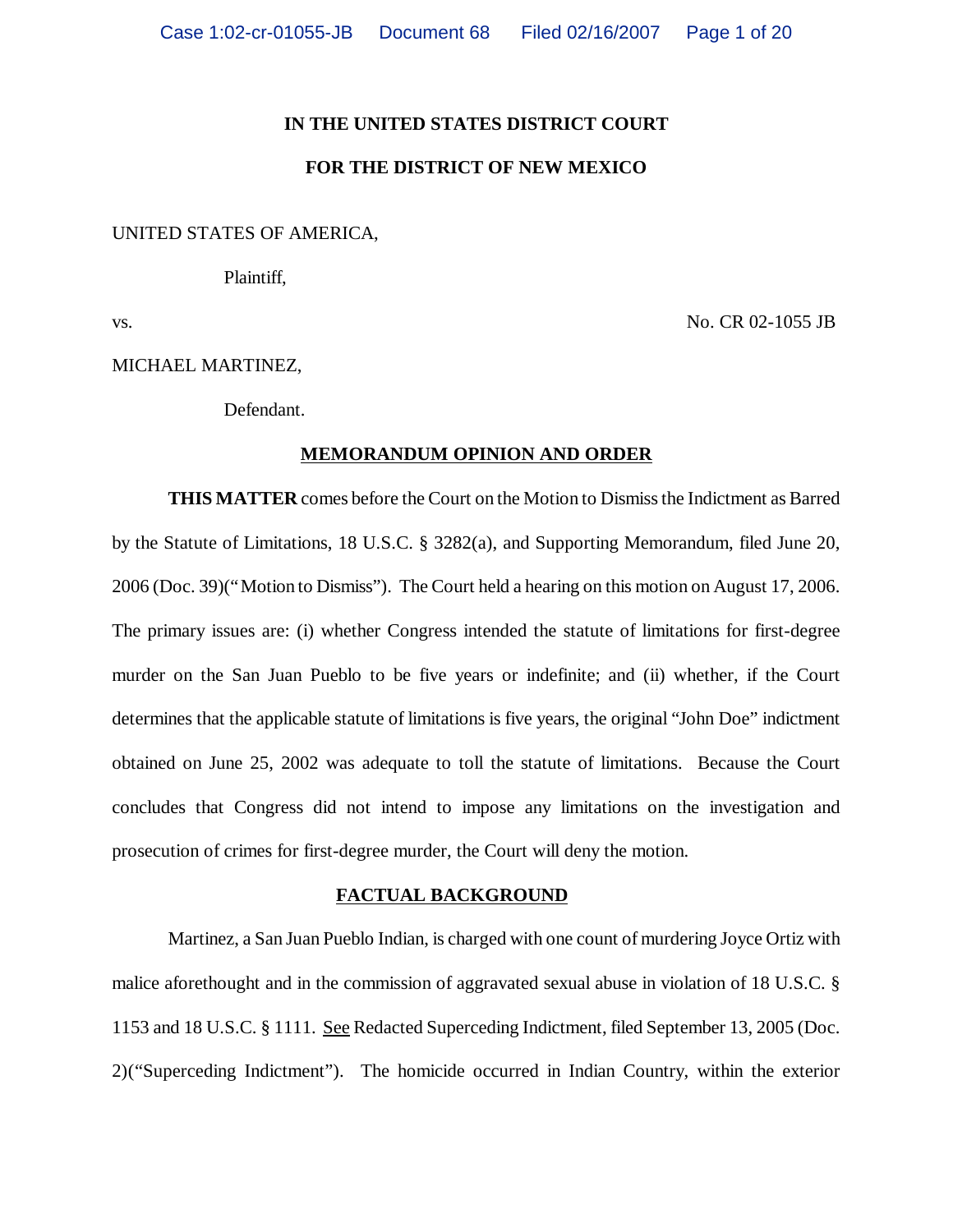boundaries of the San Juan Pueblo in New Mexico. See Motion to Dismiss 1 2, at 1. The offense occurred on August 12, 1997. See Superceding Indictment. Martinez lived in the San Juan Pueblo and in the Espanola, New Mexico area during the years after August 1997 until his arrest in 2005. See Motion to Dismiss at 7.

#### **PROCEDURAL BACKGROUND**

The United States had not identified a suspect for the murder of Ortiz before 2002. See id. at 6. On June 25, 2002, a federal grand jury returned a "John Doe" indictment for murder with malice aforethought and premeditation. See Indictment, filed June 25, 2002 (Doc. 1). The June 25, 2002 indictment did not charge murder in the commission of a felony or aggravated sexual abuse, and made no allegation concerning a sexual abuse offense. See id. Additionally, the indictment did not otherwise identify "John Doe" by description or other physical attribute, and did not include a DNA profile description of the offender, though one was available at the time. See Motion to Dismiss at 8; United States' Response to Defendant's Motion to Dismiss Indictment at 3, filed July 20, 2006 (Doc. 43)("United States' Response").

The United States obtained a superceding indictment against Martinez on September 13, 2005 -- over eight years after the commission of the offense. See Superceding Indictment. Martinez moves the Court, pursuant to 18 U.S.C. § 3282(a), to dismiss the indictment because it is untimely and the statute of limitations bars prosecution at this time. See Motion to Dismiss at 1. Martinez argues that, because the Federal Death Penalty Act prohibits the United States from imposing the death penalty in this case, his crime is not a "capital offense" to which no statute of limitations applies; Martinez contends that the five-year limitations period applicable to non-capital offenses applies to his alleged crime. The United States opposes this motion.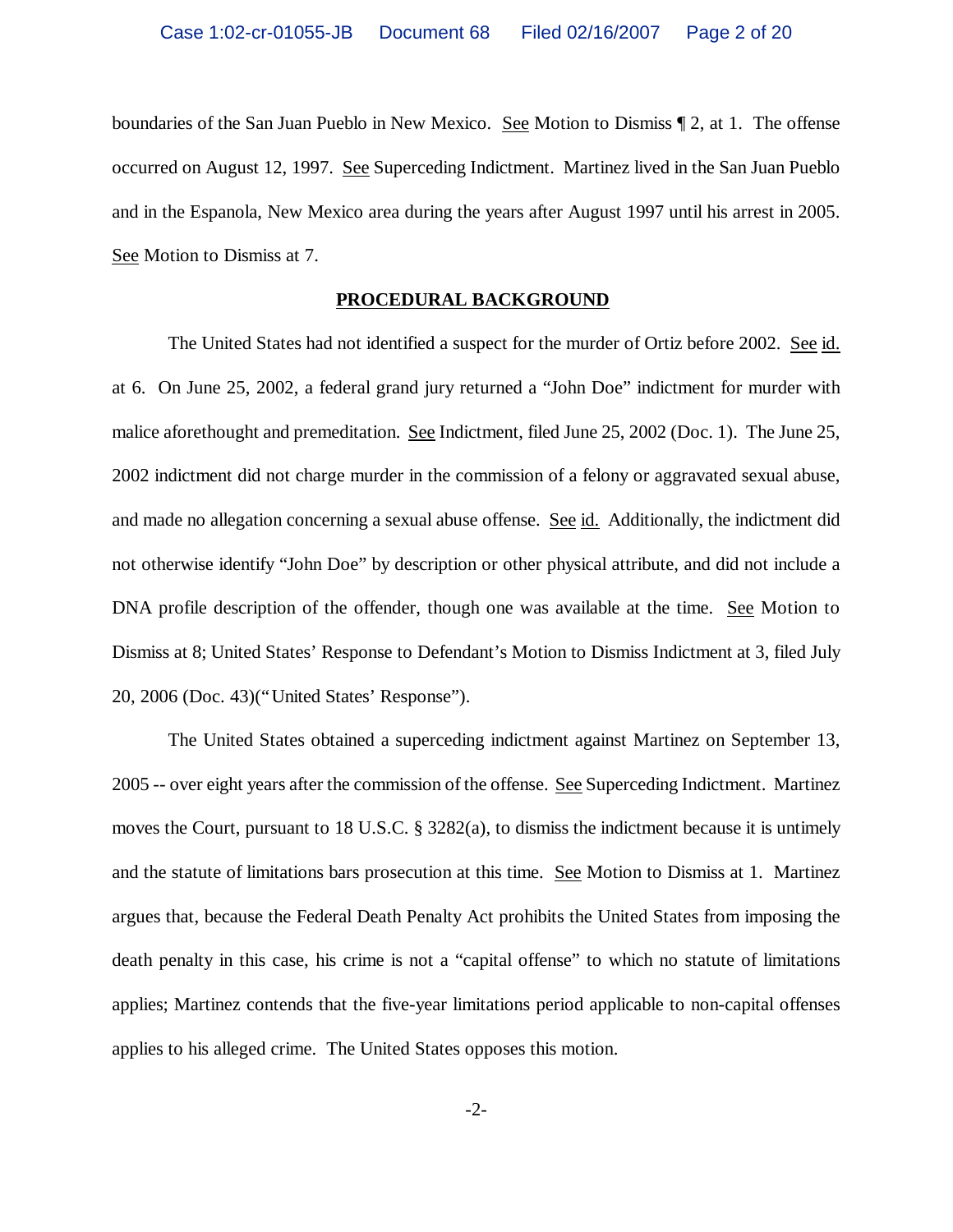# **LAW REGARDING STATUTE OF LIMITATIONS IN FEDERAL MURDER PROSECUTIONS**

The tools for statutory construction that the Court must undertake like first in the language of the statute of limitations and the criminal statutes. Because the language of the statutes do not point in one direction, the Court must also consult the structure of the criminal code and laws regarding the death penalty in Indian Country. Finally, nothing in the legislative history of the statutes suggests the reading of the statute of limitations that Martinez advances.

#### **1. Federal Murder Statute and Punishments.**

Federal law defines murder as "the unlawful killing of a human being with malice aforethought." 18 U.S.C. § 1111(a). Murder is classified as murder in the first degree when it is "willful, deliberate, malicious, and premeditated," or when it is committed during the commission or attempt of a felony, including aggravated sexual abuse. Id. Murder in the first degree is punishable "by death or imprisonment for life." 18 U.S.C. § 1111(b).

All murder which does not fall within the enumerated first-degree murder categories is second-degree murder. <u>See</u> 18 U.S.C. § 1111(a). The maximum penalty for second-degree murder is life imprisonment. See 18 U.S.C. § 1111(b).

#### **2. Statute of Limitations.**

Congress has not imposed a statute of limitations on the prosecution of crimes that are punishable by death. 18 U.S.C. § 3281 is entitled "Capital offenses," and states: "An indictment for any offense punishable by death may be found at any time without limitation." A five-year limitation period exists for non-capital offenses. See 18 U.S.C. § 3282(a). The Supreme Court of the United States and the United States Court of Appeals for the Tenth Circuit have both expressed the view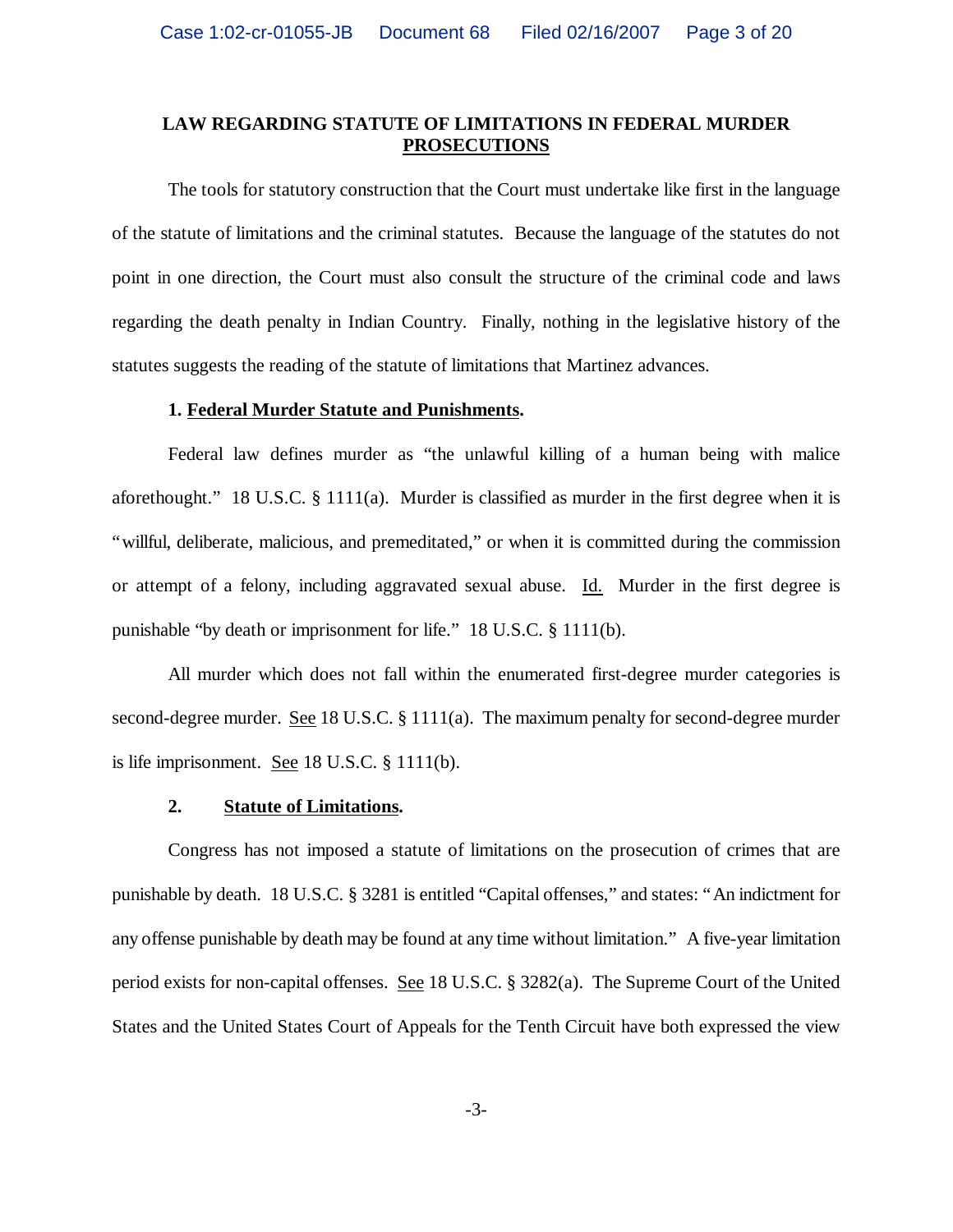that "criminal limitations statutes are to be liberally interpreted in favor of repose." United States v. Habig, 390 U.S. 222, 227 (1968)(internal quotation omitted). See United States v. Reitmeyer, 356 F.3d 1313, 1321 (10th Cir. 2004).

# **3. Federal Death Penalty in Indian Country.**

When federal jurisdiction is premised solely upon "Indian country" -- as defined in 18 U.S.C. § 1151 -- and the charged offense occurred within Indian Country, a defendant is not subject to a capital sentence, unless the tribe on whose land the offense occurred has elected to have the federal death penalty provisions be operative over its lands.

Notwithstanding sections 1152 and 1153, no person subject to the criminal jurisdiction of an Indian tribal government shall be subject to a capital sentence under this chapter for any offense the Federal jurisdiction for which is predicated solely on Indian country (as defined in section 1151 of this title) and which has occurred within the boundaries of Indian country, unless the governing body of the tribe has elected that this chapter have effect over land and persons subject to its criminal jurisdiction.

18 U.S.C. § 3598. See Elizabeth B. Bazan, Capital Punishment: An Overview of Federal Death Penalty Statutes, at 22, available at http://www.usembassy.it/pdf/other/RL30962.pdf, Jan. 5, 2005 (last visited Feb. 15, 2007). San Juan Pueblo has not chosen to have the death penalty apply to federal offenses committed within the Pueblo's geographic boundaries. See Kevin K. Washburn, Federal Criminal Law and Tribal Self-Determination, 84 N.C.L. Rev. 779, 831 (March 2006)(stating that only one tribe, the Sac and Fox Nation of Oklahoma, has opted to have the federal death penalty apply to eligible offenses committed within reservation boundaries).

Legislative history suggests that Congress enacted 18 U.S.C. § 3598 with the intent of granting Indian tribes a right to elect whether the death penalty applies within their jurisdiction similar to the right that states have to decide whether the death penalty applies to violations of state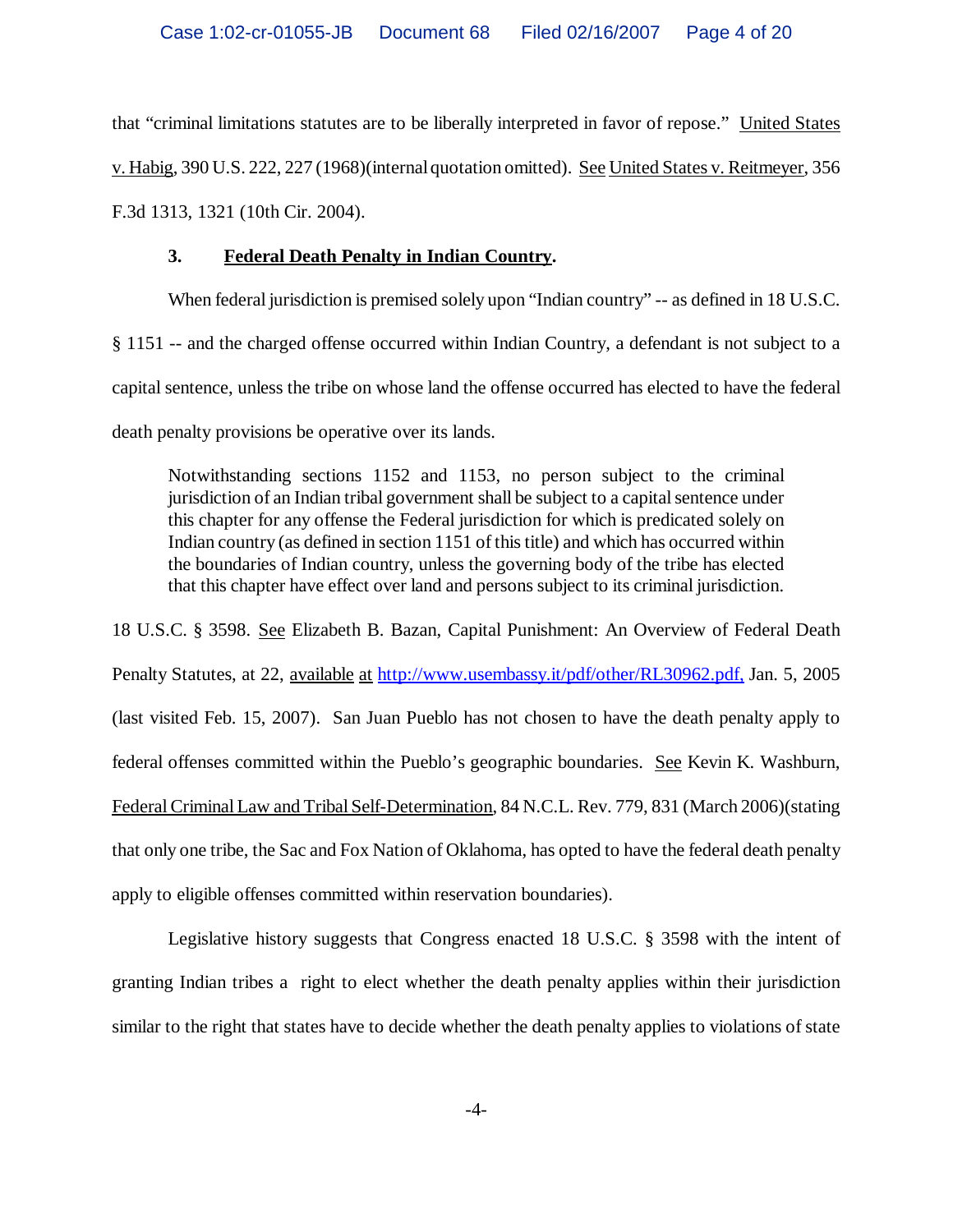law. See 137 Cong. Rec. S8488, S8490 (daily ed. June 24, 1991)(statement of Sen. Inouye)("[T]his amendment accords to tribal governments a status similar to that of the State governments, namely that tribal governments, like State governments, can elect whether or not to have the death penalty apply for crimes committed within the scope of their jurisdiction."). The statute was designed to have limited impact; the statute gives the tribal government the right to make the same election that a state has regarding its own laws. See id.; United States v. Gallaher, No. CR-05-224-RHW, 2006 U.S. Dist. LEXIS 39291, at \*7 (E.D. Wash. June 13, 2006)("Congress has simply given tribal governments the discretion to determine whether the death penalty should apply within their reservations."). There is no indication that Congress intended for the law to affect the prosecution of individual defendants for murder; rather, the enactment of 18 U.S.C. § 3598 seems to be focused on empowering the sovereign nations -- not individual defendants. See 137 Cong. Rec. at S8491 (statement of Sen. Inouye)("All we are asking by this [statute] is to give the sovereign people in the sovereign governments of Indian country the same right [as states]."). The sponsors of the statute, including the Senator from New Mexico familiar with the unique Pueblo system particular to the Court's district, believed that the right to make this election reflected an appropriate respect for tribal sovereignty and self-determination. See id. (statement of Sen. Domenici)("The Senator from New Mexico is for the death penalty, but I believe that you can be for the death penalty and be for something else, and I happen to be for something else, and that happens to be Indian sovereignty and Indian self-determination.").

### **4. Capital Cases not Involving the Death Penalty.**

The parties have not cited, and the Court has not discovered in its independent research, any appellate decisions addressing the issue whether a tribe's not opting for application of the federal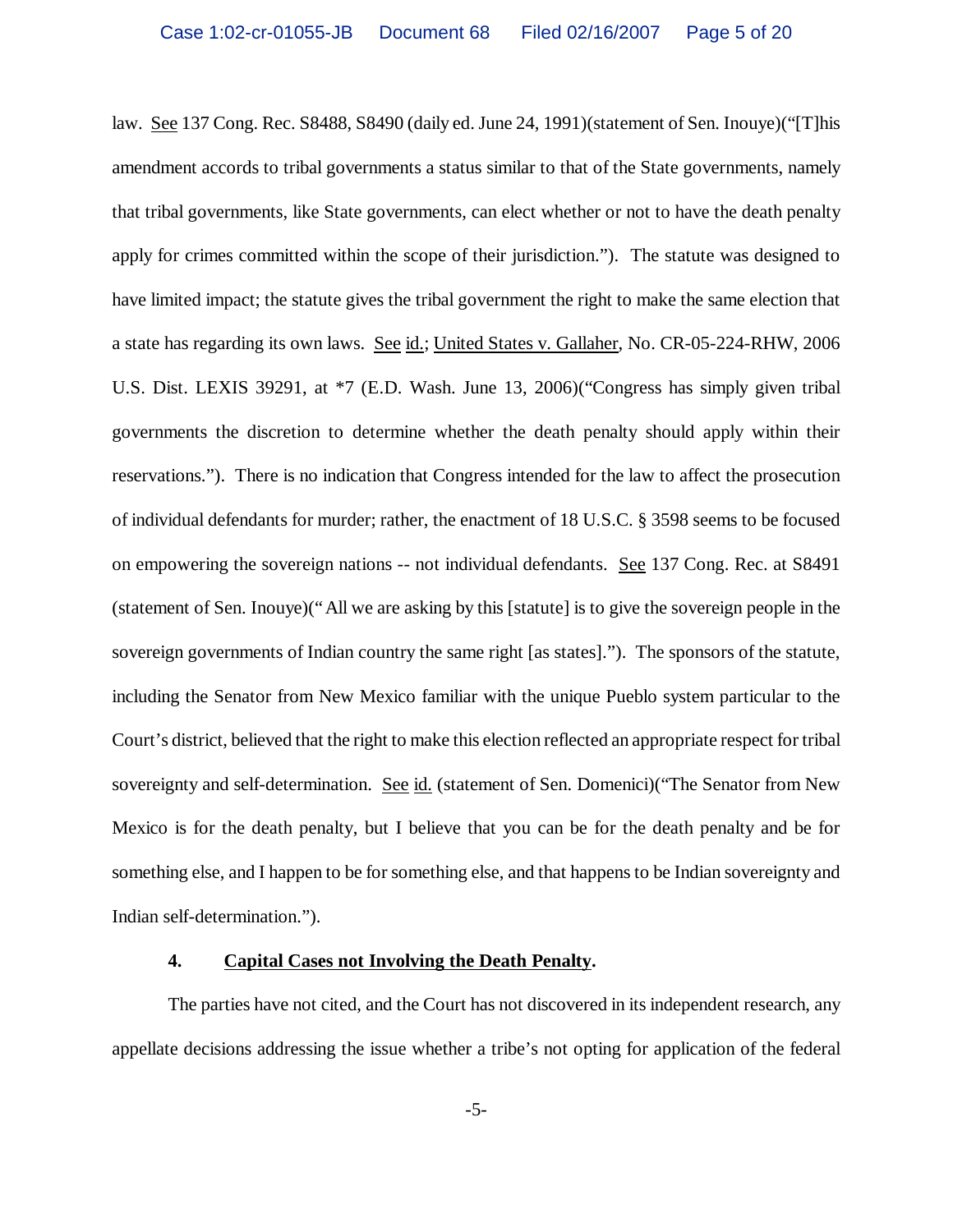death penalty renders a capital offense, such as first-degree murder under 18 U.S.C. § 1111, not capital. Courts have considered, however, whether other events not related to Congressional designation of which offenses are capital serve to invalidate that determination.

In United States v. Kostadinov, 721 F.2d 411 (2d Cir. 1983), the United States Court of Appeals for the Second Circuit considered a defendant's interlocutory appeal of a district court's denial of pretrial release on bail after the defendant was indicted on two counts involving espionage. The district court in United States v. Kostadinov had denied the defendant's request, citing "'extreme and unusual circumstances' justifying pretrial detention without bail under 18 U.S.C. § 3146." Id. at 412. In affirming the district court, the Second Circuit noted that it did not have to decide whether "extreme and unusual circumstances" justify denying bail under 18 U.S.C. § 3146, because the defendant had been charged with espionage -- an offense punishable by death -- and 18 U.S.C. § 3148 "explicitly permits the denial of pretrial bail in 'capital' cases." United States v. Kostadinov, 721 F.2d at 412.

In reaching its decision, the Second Circuit in United States v. Kostadinov acknowledged that the United States had conceded that it would not seek the death penalty because of the constitutional uncertainties that Furman v. Georgia, 408 U.S. 238 (1972), raised, but held that the Supreme Court's decision in Furman v. Georgia "did not necessarily have the effect of invalidating all statutes that were tied to the concept of a 'capital' case." United States v. Kostadinov, 721 F.2d at 412 (quoting United States v. Kennedy, 618 F.2d 557, 558 (9th Cir. 1980)). The Second Circuit concluded: "We think it plain that the purpose of the 'capital case' distinction in the bail statute derives from the nature of the offense with which a given defendant is charged and not from the potential severity of the punishment." United States v. Kostadinov, 721 F.2d at 412 (citing United States v. Watson, 496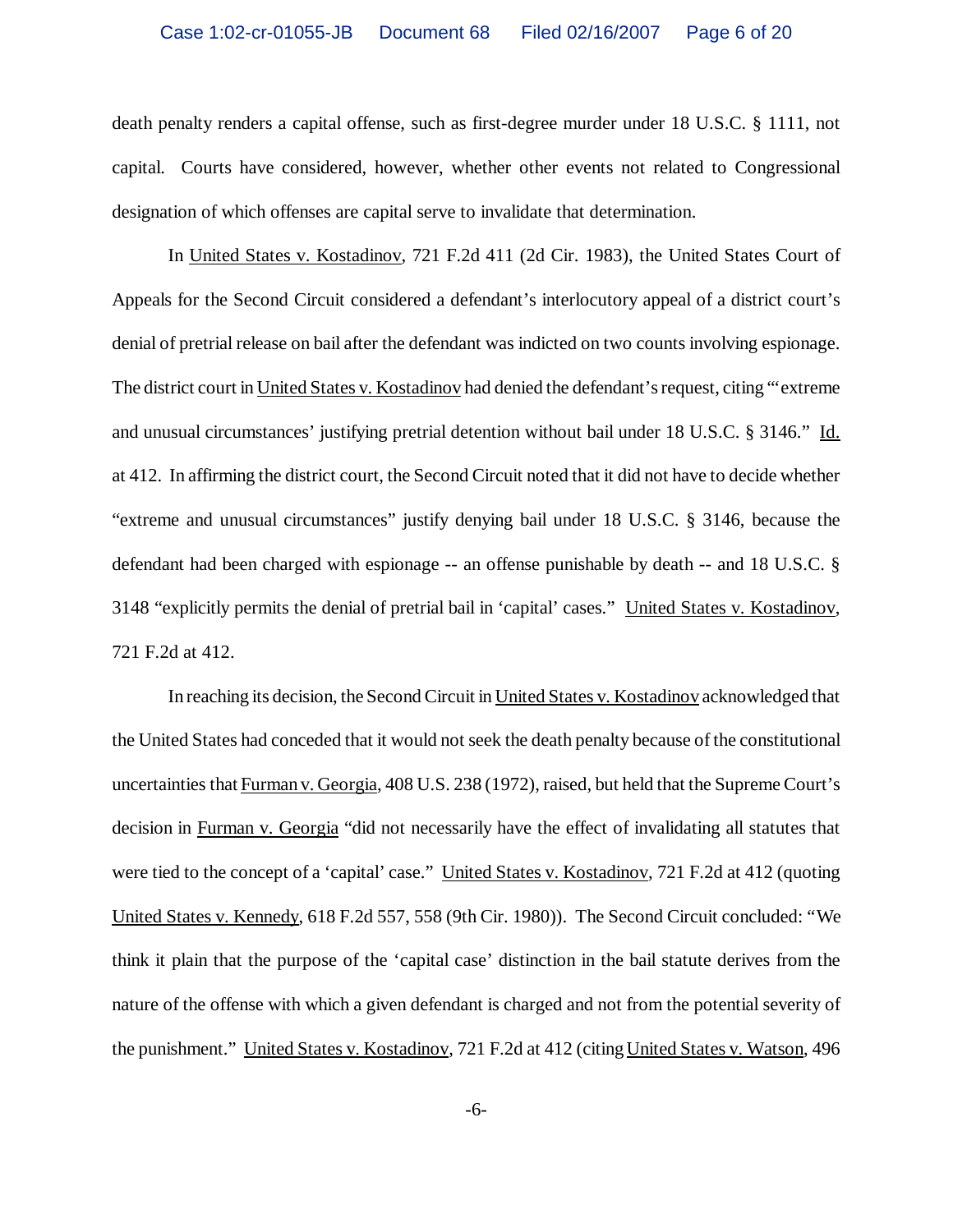F. 2d 1125, 1128 (4th Cir. 1973)).

The United States Court of Appeals for the Ninth Circuit, in United States v. Manning, 56 F.3d 1188 (9th Cir. 1995), reached a conclusion similar to the Second Circuit's statute of limitations ruling in United States v. Kostadinov by similarly focusing on Congressional intent. The defendant in United States v. Manning, had been indicted for murder by mail bomb in violation of 18 U.S.C. § 1716 seven years after committing the crime. See id. at 1193. The Ninth Circuit noted that, although a crime under 18 U.S.C. § 1716 was punishable by death at the time the defendant committed the crime, it had subsequently held that the statute's provisions authorizing the death penalty were unconstitutional. See id. at 1195. Nevertheless, the Ninth Circuit in United States v. Manning upheld the charges against the defendant reasoning that, "[w]hen a decision renders unconstitutional a penalty for an offense, it does 'not necessarily have the effect of invalidating all statutes that were tied to the concept of a 'capital' case." Id. at 1196. The Ninth Circuit explained that, "[i]f the statute's purpose derives from the nature of the offense with which the defendant is charged and not from the potential severity of the punishment, it remains in effect." The Ninth Circuit found it notable that, although it had struck down the capital punishment provision of 18 U.S.C. § 1716, the original Congressional purpose underlying its enactment was unchanged; "the statute still authorizes the imposition of the death penalty and Congress has not repealed it." United States v. Manning, 56 F.3d at 1196 (emphasis in original).

The United States Court of Appeals for the Eighth Circuit has similarly turned to the plain language of federal criminal statutes to infer Congressional intent. In United States v. Emery, 186 F.3d 921 (1999), the Eighth Circuit considered the appeal of a defendant who had been convicted of murdering a federal witness in violation of 18 U.S.C. § 1512(a)(1)(C). See United States v.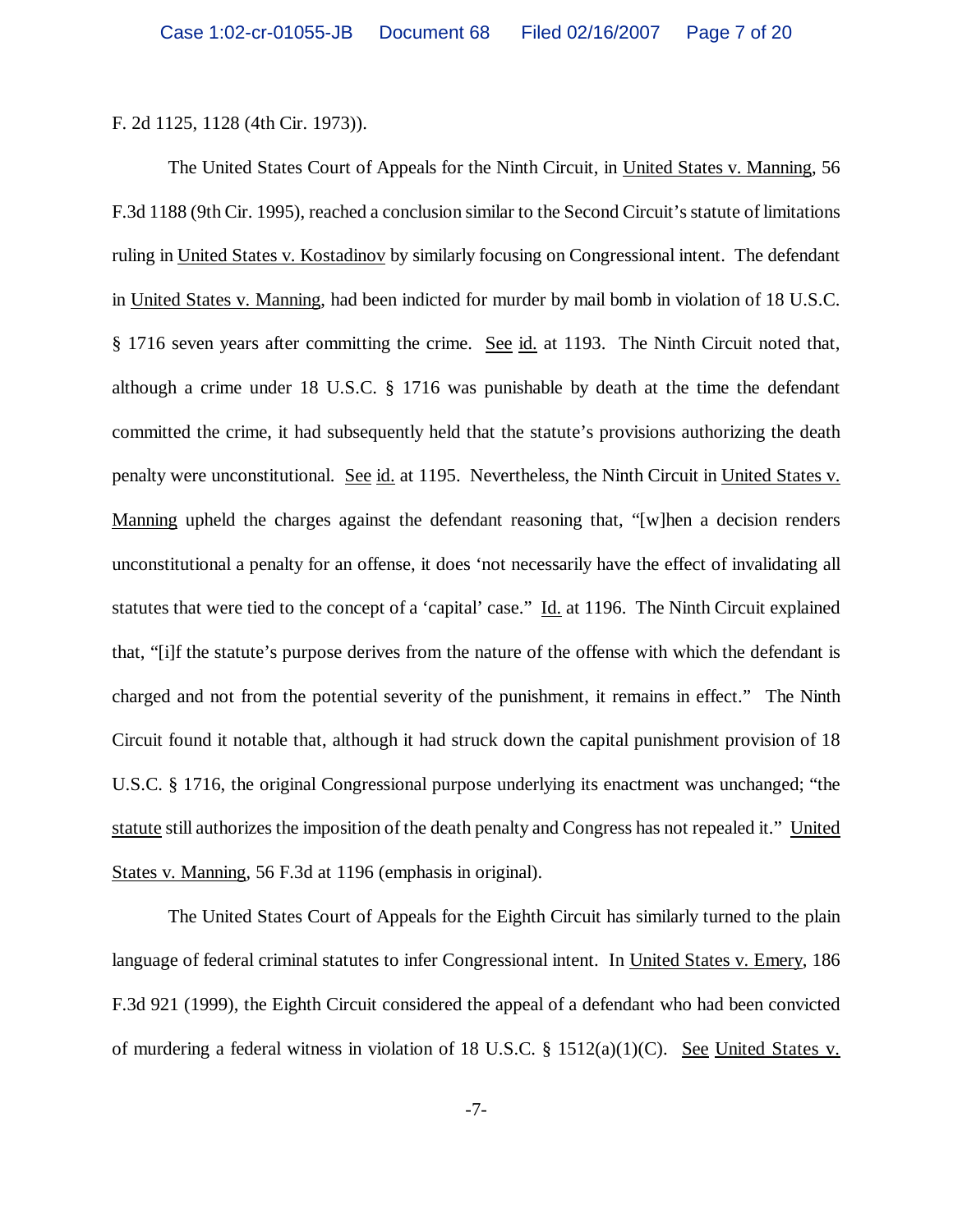Emery, 186 F.3d at 924. The defendant in United States v. Emery had argued that because 18 U.S.C. § 1512 had been enacted in 1986 -- a time during which Furman v. Georgia prohibited capital punishment -- Congress could not have intended the killing of a federal witness to be a capital crime and therefore 18 U.S.C. § 3282's five-year statute of limitations barred his prosecution.<sup>1</sup> See id. at 924. The Eighth Circuit in United States v. Emery rejected the defendant's argument, noting that the penalty section of 18 U.S.C. § 1512 incorporated the sentencing provisions of 18 U.S.C. § 1111, which had always permitted capital punishment for defendants convicted of first-degree murder. See id. According to the Eighth Circuit, "the crime Mr. Emery was indicted and convicted for was therefore a capital crime, to which no statute of limitations applies." Id.

Most recently, in United States v. Ealy, 363 F.3d 292 (4th Cir. 2004), the United States Court of Appeals for the Fourth Circuit considered a case in which a defendant argued that 18 U.S.C. § 3282's five-year statute of limitations barred his prosecution for capital offenses related to his involvement in three murders. The defendant, Samuel Ealy, had been indicted in late 2000 on one count of conspiracy to murder and three counts of murder based on murders that had occurred in 1989. See id. at 294. Ealy did not contest that the charged crimes carried the possibility of the death penalty, but contended that, because of the Supreme Court's decision in Furman v. Georgia, and the United States' failure to allege any statutory aggravating factors in the indictment, his offenses were not "'punishable by death' under [18 U.S.C.] § 3281 [and] were instead 'not capital' for limitations purposes." Id. at 296.

The Fourth Circuit rejected the argument, reasoning that, even if Ealy was correct in asserting

<sup>&</sup>lt;sup>1</sup>The Eighth Circuit's opinion in United States v. Emery notes that the crime of the defendant's conviction was committed in 1990. See 186 F.3d at 924. The opinion does not, however, mention the date of the defendant's indictment.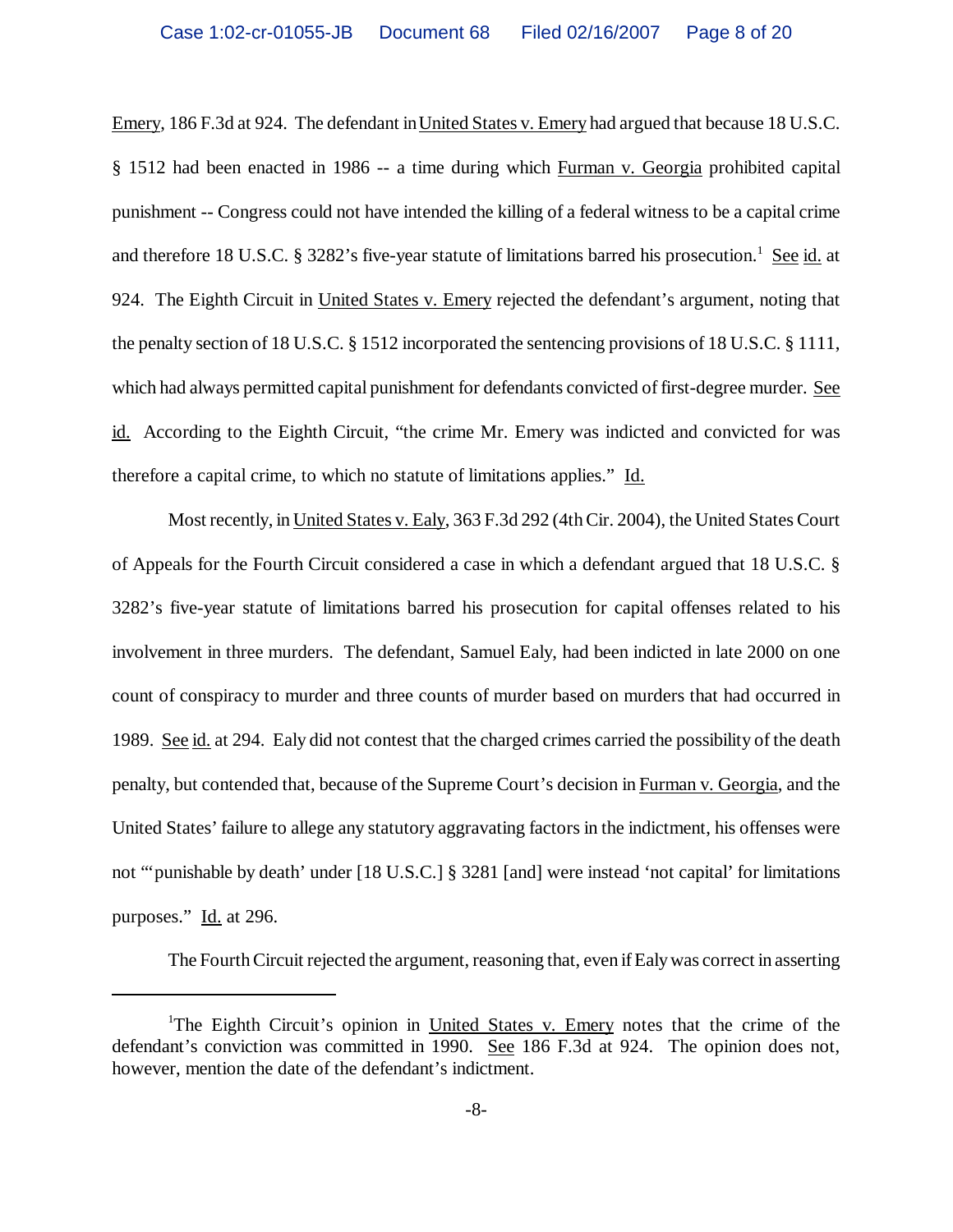that the death penalty was unavailable in his case, "whether a crime is 'punishable by death' under [18 U.S.C.] § 3281 or 'capital' under [18 U.S.C.] § 3282 depends on whether the death penalty may be imposed for the crime under the enabling statute, not 'on whether the death penalty is in fact available for defendants in a particular case.'" Id. at 296-97 (quoting United States v. Church, 151 F. Supp. 2d 715, 717 (W.D. Va. 2001)). The Fourth Circuit concluded that, "[e]ven if a court cannot impose the death penalty for an offense, that does not render the offense 'not capital' with respect to other statutes 'predicated in their operative effect upon the concept of capital crime.'" United States v. Ealy, 363 F.3d at 297 (quoting United States v. Watson, 496 F.2d at 1127).

Finally, the Court has found only one Tenth Circuit case addressing an issue similar to the one before it. In United States v. Maestas, 523 F.2d 316 (1975), the Tenth Circuit considered the appeal of a defendant who had been convicted of first-degree murder and rape. See id. at 318. At trial, the defendant had requested twenty peremptory challenges in accordance with rule 24(b)(1) of the Federal Rules of Criminal Procedure, which permits twenty challenges when the United States seeks the death penalty. See id. at 318-19; Fed. R. Crim. P. 24(b)(1). After the United States' prosecutor stipulated that he would not seek the death penalty at a pretrial hearing, however, the district court in United States v. Maestas denied the defendant's request for twenty peremptory challenges and restricted him to the standard ten challenges. See United States v. Maestas, 523 F.2d at 319. In affirming the trial court's decision, the Tenth Circuit held that, based on the prosecutor's stipulation, the "case lost its capital nature as charged in the indictment and Maestas was not improperly denied the [twenty] peremptory challenges under Rule 24(b)." Id.

### **5. United States v. Gallaher.**

At least one other federal district court has considered a case in which an Indian defendant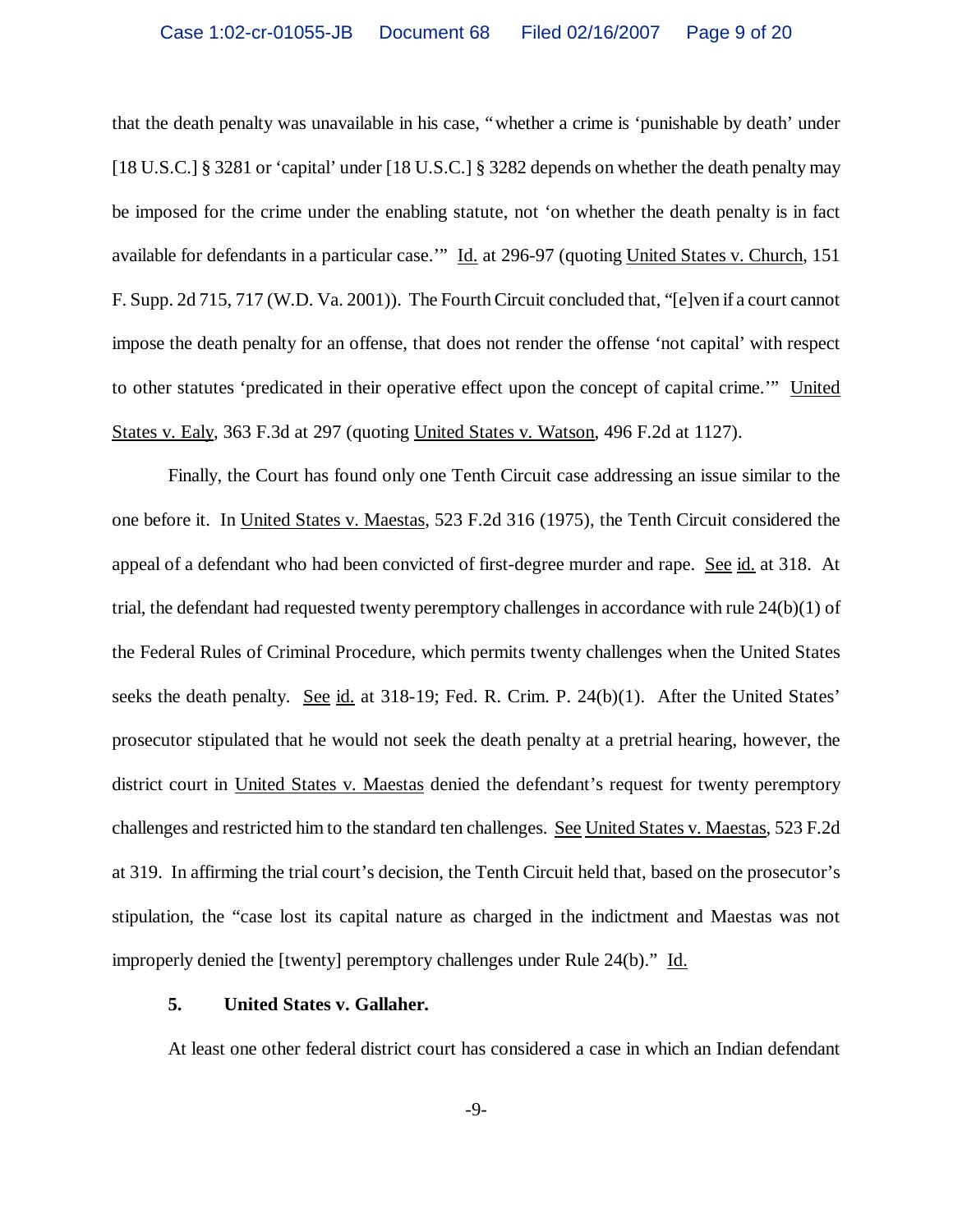had been indicted for first-degree murder in Indian country under 18 U.S.C. § 1111 more than five years after the date of the crime. In United States v. Gallaher, the Honorable Robert H. Whaley, Chief United States District Judge, distinguished the application of 18 U.S.C. § 3598 from other scenarios where judicial or legislative decisions have made the imposition of the death penalty impossible in a given case. See 2006 U.S. Dist. LEXIS 39291, at \*\*4-8. Chief Judge Whaley argued that "Congress did not 'clearly remove' all crimes, the jurisdiction of which is predicated on their occurrence in Indian country, from the classification of 'capital offenses.'"Id. at \*6.Instead, Chief Judge Whaley determined that Congress had delegated its power to impose a capital sentence upon defendants subject to federal jurisdiction to the tribal government. See id. Chief Judge Whaley emphasized in United States v. Gallaher that otherwise "capital offenses" are still "punishable by death" under 18 U.S.C. § 3598, "because tribal governments could elect to impose the death penalty." Id.

Citing United States v. Manning -- the Ninth Circuit case that distinguished between provisions directed at the nature of the substantive offense and those concerned with mitigating the threat of severe punishment -- Chief Judge Whaley also asserted in United States v. Gallaher that the "unlimited statute of limitations for capital offenses in [U.S.C.] § 3281 is 'inextricably tied to the nature of the offense.'" United States v. Gallaher, 2006 U.S. Dist. LEXIS 39291, at \*7 (quoting United States v. Manning, 56 F.3d at 1196). Reasoning that because "premeditated murder is among the most serious of all crimes," it would be inappropriate to remove first-degree murder from the classification of capital offenses in 18 U.S.C. § 3281 without a clear expression of Congressional intent. United States v. Gallaher, 2006 U.S. Dist. LEXIS 39291, at \*\*7-8.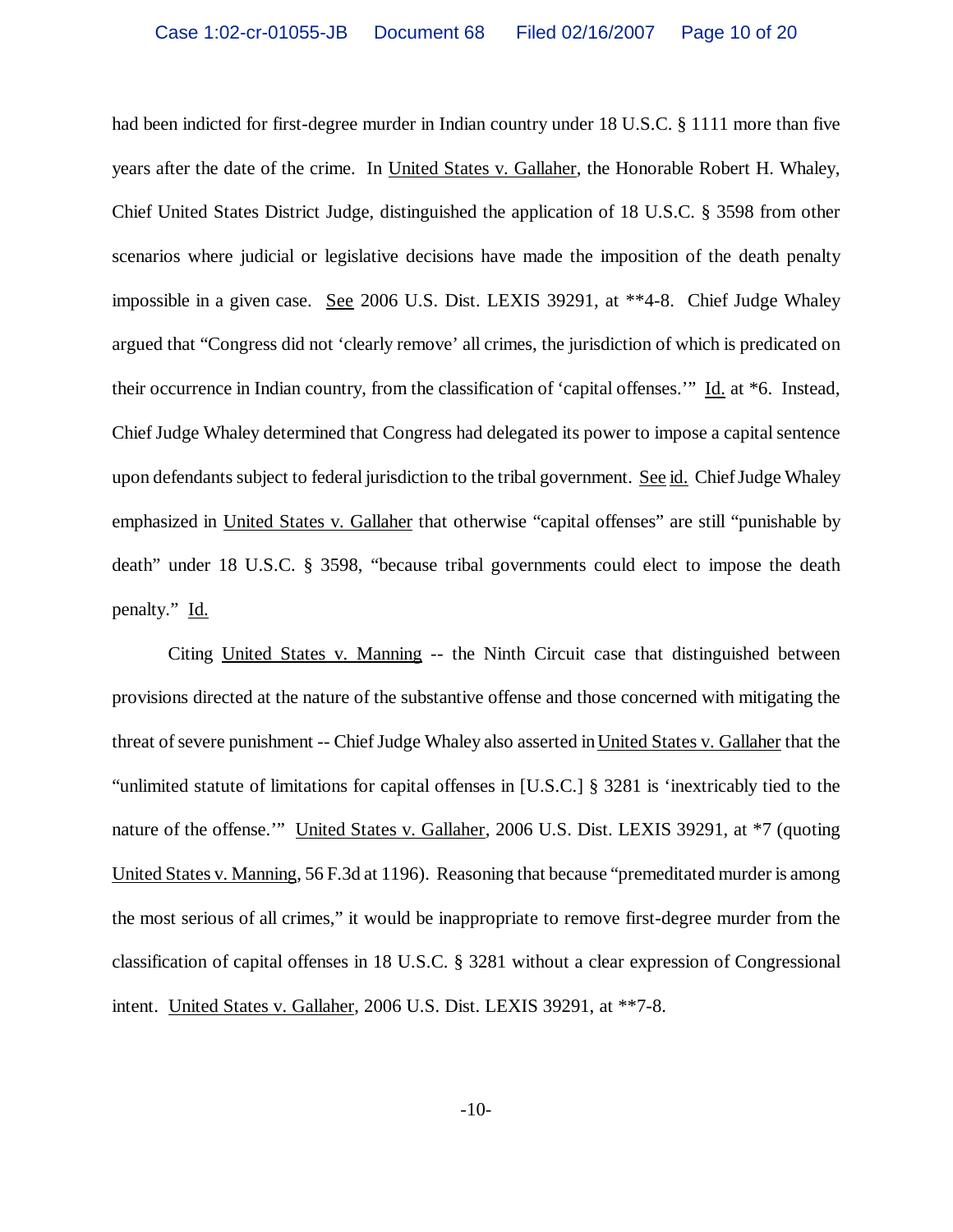#### **LAW REGARDING TOLLING OF STATUTES OF LIMITATIONS**

Chapter 213 of Title 18 of the United States Code contains several exceptions to the general five-year statute of limitations for non-capital offenses found in 18 U.S.C. § 3282(a). For example, no statute of limitations applies to individuals who are fugitives or otherwise fleeing from justice. See 18 U.S.C. § 3290.

Chapter 213 also makes a number of exceptions for cases involving DNA evidence. See 18 U.S.C. § 3297. When a defendant is indicted for an offense under Chapter 109A of Title 18, an indictment of an unknown individual will be sufficient to toll the statute of limitations if it includes a description of the individual's DNA profile. In addition, in all cases where DNA evidence implicates a defendant, 18 U.S.C. § 3297 states that "no statute of limitations that would otherwise preclude prosecution of the offense shall preclude such prosecution until a period of time following the implication of the person by DNA testing has elapsed that is equal to the otherwise applicable limitation period." Id. The application of 18 U.S.C. § 3297, however, is limited; the statute was enacted on October 30, 2004, and the statute's application provision states that it "shall apply to the prosecution of any offense committed before, on, or after the date of the enactment of this section if the applicable limitation period has not yet expired." Id.

#### **ANALYSIS**

To the Court's knowledge, only one other federal court has considered the statute of limitations question presented, see United States v. Gallaher, 2006 U.S. Dist. LEXIS 39291, and there are no appellate decisions precisely on point. Martinez argues that, because the United States did not charge him within the appropriate five-year period of limitations, the Court should dismiss the indictment against him. See Motion to Dismiss at 9. In his argument that the Court should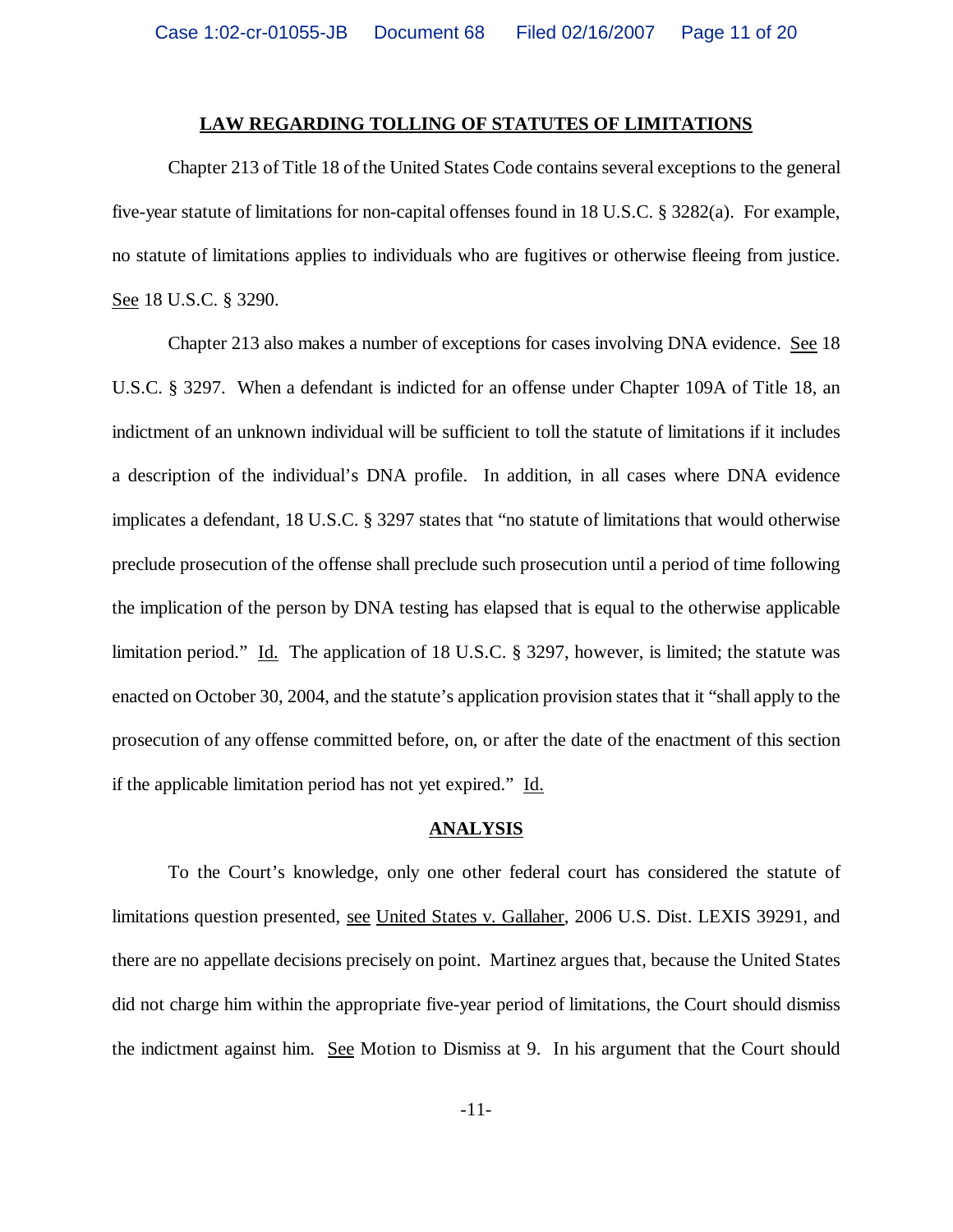dismiss the indictment, Martinez contends: (i) that the offense with which the United States charged him is not a capital offense; (ii) that the United States failed to indict Martinez within the applicable five-year limitation period that 18 U.S.C. § 3282(a) provides; and (iii) no exceptions to that period apply. Because the Court believes that Martinez has improperly conflated the availability of a "capital sentence" under 18 U.S.C. § 3598 with the definition of a "capital offense," and/or a an "offense punishable by death" under 18 U.S.C. § 3281, because the Court finds that 18 U.S.C. § 3598 does not undermine the capital nature of first-degree murder as charged under 18 U.S.C. § 1111, and because, based upon that finding, the Court concludes that 18 U.S.C. § 3282(a)'s five-year statute of limitations does not apply, the Court will deny Martinez' motion.

# **I. CONGRESS DID NOT INTEND TO NEGATE THE CAPITAL NATURE OF FIRST-DEGREE MURDER WHEN IT ENACTED 18 U.S.C. § 3598.**

Martinez argues that, because the homicide with which the United States charges him in this matter cannot be punished by death, it is not a capital offense, and the applicable statute of limitations is five years. See Motion to Dismiss at 4. Martinez asserts that, when Indian Tribes or Pueblos exercise their unique prerogative to "opt out," or prevent, federally charged tribal or pueblo members from facing an otherwise available sentence of capital punishment, it renders applicable the otherwise inapplicable five-year statute of limitations that applies to non-capital offenses.

The task before the Court is one of determining Congressional intent. While the language of the statute is most important in determining Congress' intent, the language in 18 U.S.C. §§ 3281 and/or 3598 does not give, standing alone, a clear answer. While Martinez' argument has logic and force, the language in 18 U.S.C. §§ 3281 and 3598 does not, alone, answer the question whether Congress intended the phrase "capital offense" and/or "offense punishable by death" in 18 U.S.C.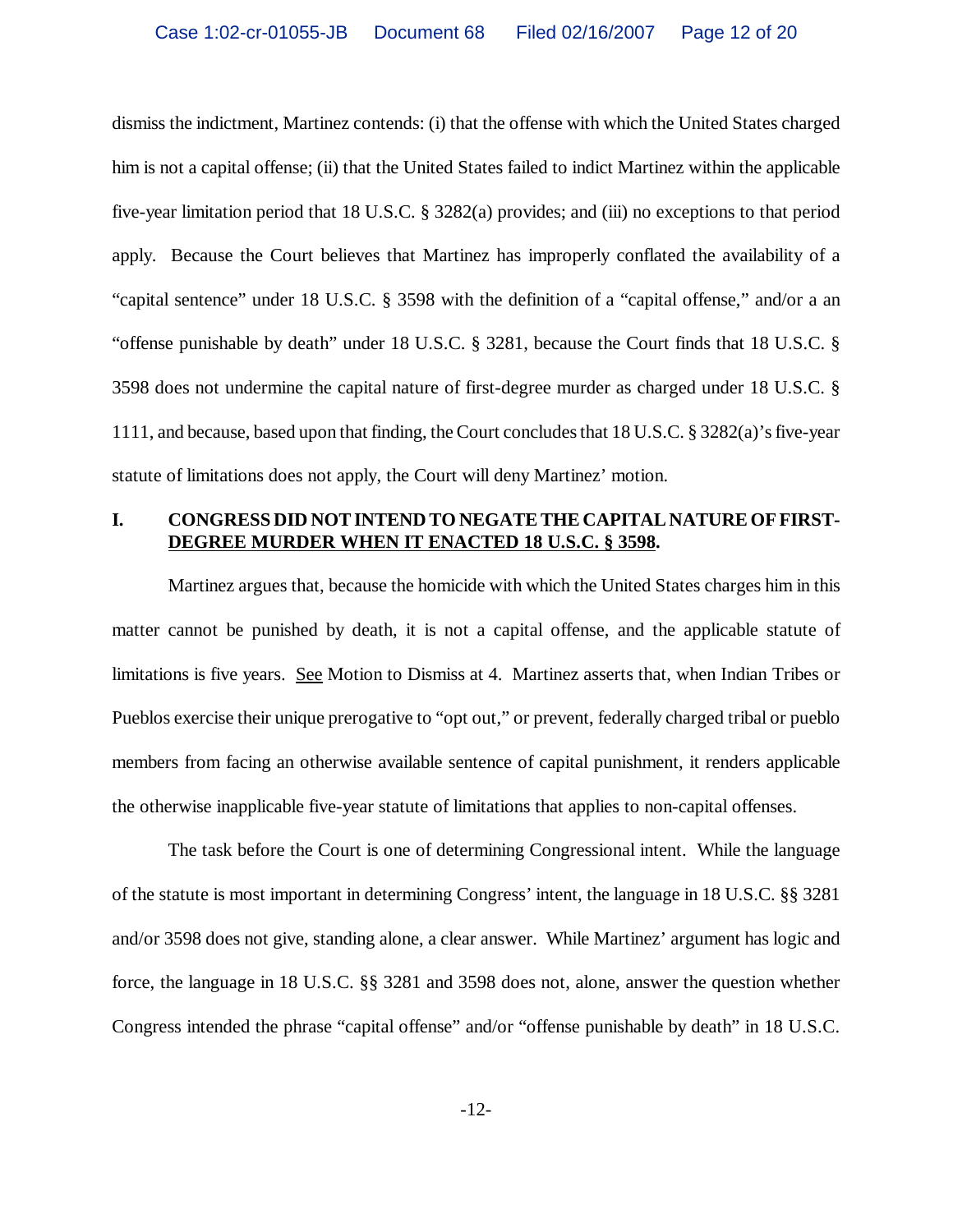§ 3281 to apply to a class of crimes of a particularly heinous nature that potentially could be punished by death, or to a particular defendant's offense when the circumstances of the defendant's prosecution make capital punishment a punitive option.

Martinez does not appear to dispute that, but for 18 U.S.C. § 3598, 18 U.S.C. § 3281 would apply to his case. Thus, the question is whether, by enacting 18 U.S.C. § 3598, Congress intended to amend or modify 18 U.S.C. § 3281's application to the case.

The Court agrees with the United States that Martinez' motion overlooks the difference between a statutorily available sentence and the case-specific sentence he potentially faces. See United States' Response at 2. While the Court will and should keep its foot solidly on the base of the statute's language, the Court also looks at the framework that Congress has created for all federal crimes, penalties, and limitations. In doing such, it appears to the Court that Congress did not want such rules to depend on case specifics as much as on the category of the substantive crime. Moreover, while the Court cannot disregard18 U.S.C. § 3598, it notes that 18 U.S.C. § 1111 still authorizes the imposition of the death penalty and that Congress has not made any changes to it. See United States v. Manning, 56 F.3d at 1196 (recognizing that, although the Ninth Circuit had found 18 U.S.C. § 1716's death penalty provision unconstitutional, Congress had not repealed or amended the statute).

A more natural construction of Congress' language in 18 U.S.C. § 3281 would be that any case to which the death penalty could be applied does not have a limitation. Indeed, the plain language of 18 U.S.C. § 3281 -- "[a]n indictment for any offense punishable by death may be found at any time without limitation" -- reflects Congress' "judgment that some crimes are so serious that an offender should always be punished if caught." United States v. Gallaher, 2006 U.S. Dist. LEXIS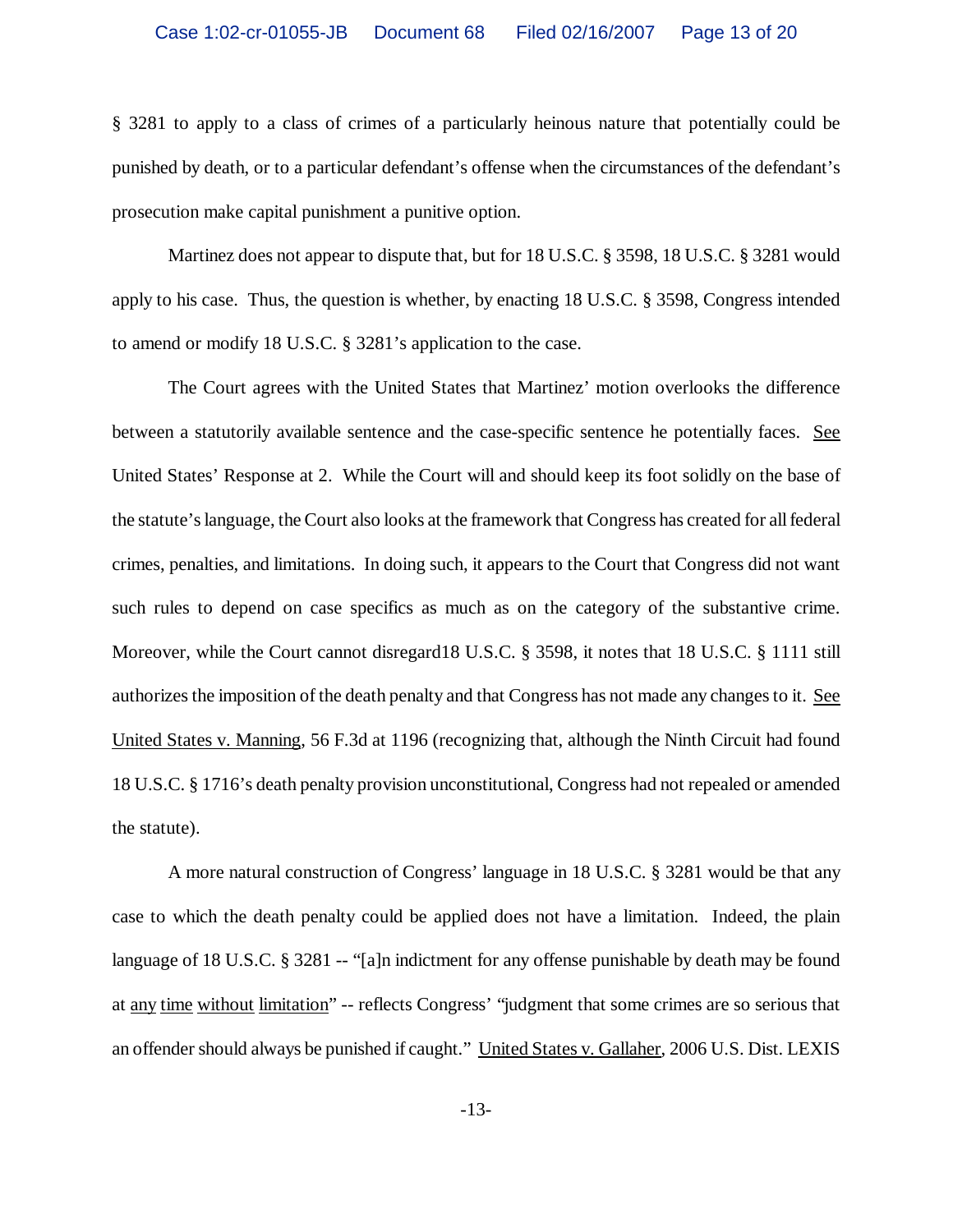39291, at \*7. Such a construction more accurately conforms to Congress' likely intent and is more easily applied. Moreover, without a clear expression of Congressional desire to do so, the Court does not believe it would be appropriate to remove first-degree murder from the classification of capital offenses as Congress understood that category in 18 U.S.C. § 3281.

The Court believes the language of 18 U.S.C. § 3598 also supports this conclusion. 18 U.S.C. § 3598 states that "no person subject to the criminal jurisdiction of an Indian tribal government shall be subject to a capital sentence . . . unless the governing body of the tribe has elected that this chapter [the Federal Death Penalty Act] have effect over land and persons subject to its criminal jurisdiction." 18 U.S.C. § 3598. In 18 U.S.C. § 3598, Congress chose to use the adjective "capital" to modify the noun "sentence." This phrase is distinct from 18 U.S.C. § 3281, which, in its title, uses "capital" to modify the noun "offense." The Court believes this distinction is significant, because 18 U.S.C. § 3598 makes no reference to any substantive provision of the criminal code or to any statute of limitations; it focuses exclusively on punishment -- an aspect of the criminal justice system which does not come into play until the other substantive statutes and statutes of limitations at issue have had their operative effect. The Court will presume that Congress was aware of 18 U.S.C. § 3281 -- first enacted in 1948 -- when, in 1994, it passed 18 U.S.C. § 3598. See South Dakota v. Yankton Sioux Tribe, 522 U.S. 329, 351 (1998)("[W]e assume that Congress is aware of existing law when it passes legislation.")(internal quotations omitted). Congress understands that the adjective "capital" can be used to modify a class of offenses, and chose, instead, to focus on a defendant's "sentence" in 18 U.S.C. § 3598. If Congress wanted 18 U.S.C. § 3598 to modify the application of its other laws in Indian County, it could have written the law to do that. Without a more explicit direction to the contrary, the Court will not empower 18 U.S.C. § 3598 with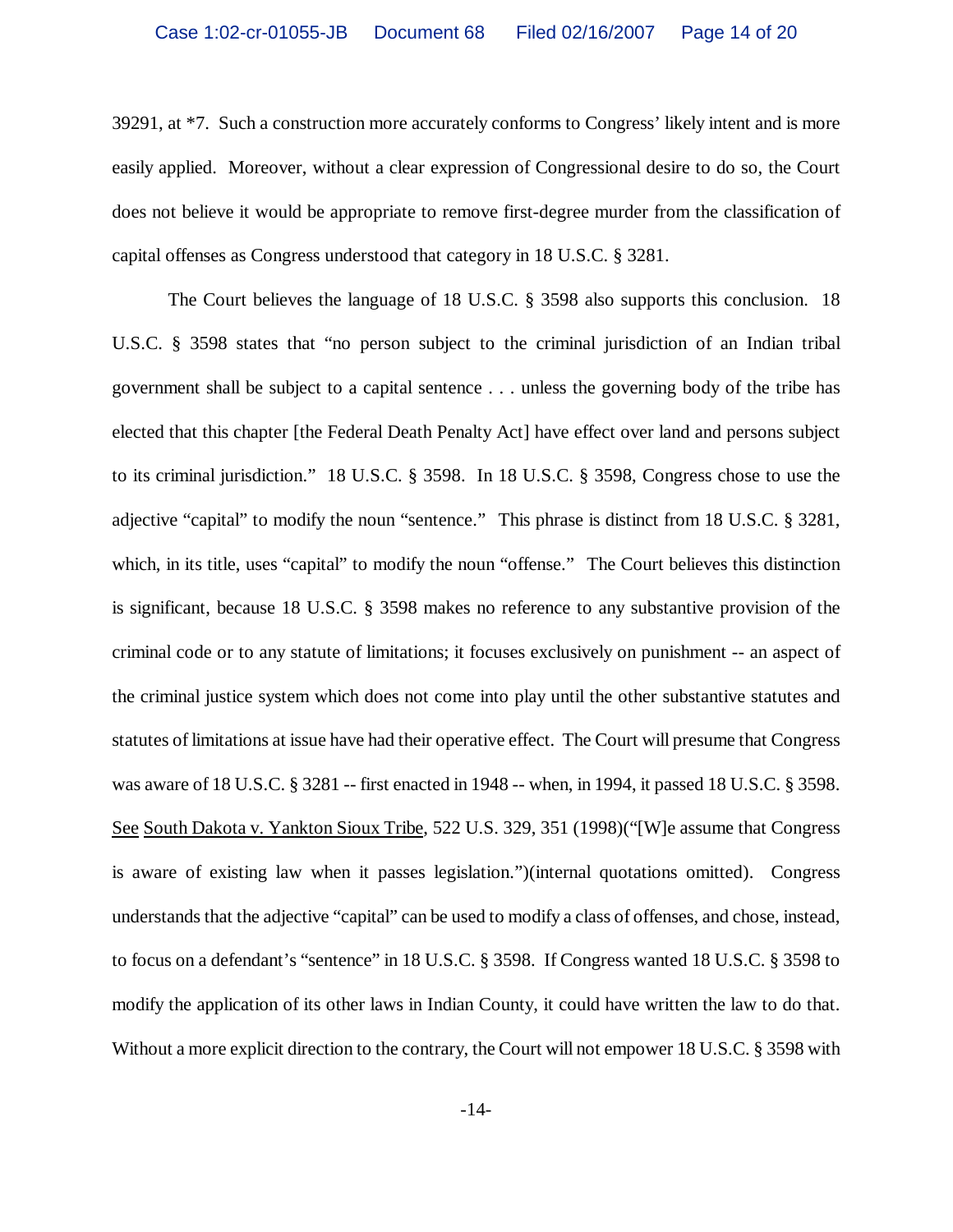more authority than Congress' language has given to it.

The Court also does not believe that Martinez' proposed interpretation of 18 U.S.C. § 3598's impact on the categorization of capital offenses in Indian Country is well grounded in Congress' reasons for establishing the tribal opt-in procedure. Martinez has not presented evidence that Congress' motivation in endowing tribes with the discretion to allow or prohibit capital sentences in otherwise capital-eligible cases occurring on tribal lands was anything other than its desire to show respect for the inherent sovereignty of Indian nations. Nor has Martinez pointed to any legislative material related to the passage of 18 U.S.C. § 3598 indicating that Congress' view regarding the maximum potential sentence appropriate for capital offenses had changed, or suggesting a modification in Congressional opinion regarding the seriousness of first-degree murder and Congress' resolve that the passage of time should not nullify the success of first-degree murder prosecutions. The legislative history of 18 U.S.C. § 3598 suggests that the provision was passed to empower sovereign nations at the institutional level, not undermine the legitimacy of the death penalty. Indeed, Senator Domenici, one of the bill's sponsors, indicated that he was an advocate of the death penalty. See 137 Cong. Rec. at S8491 (statement of Sen. Domenici)("The Senator from New Mexico is for the death penalty, but I believe that you can be for the death penalty and be for something else, and I happen to be for something else, and that happens to be Indian sovereignty and Indian self-determination."). In short, there is little to give comfort that Congress thought its decision on tribal sovereignty and the death penalty extended to the statute of limitations on firstdegree murder.

Policy decisions are for Congress and not for the Court. Accordingly, the Court is reluctant to examine the policy implications of a ruling. Nevertheless, it is worth noting, as a possible means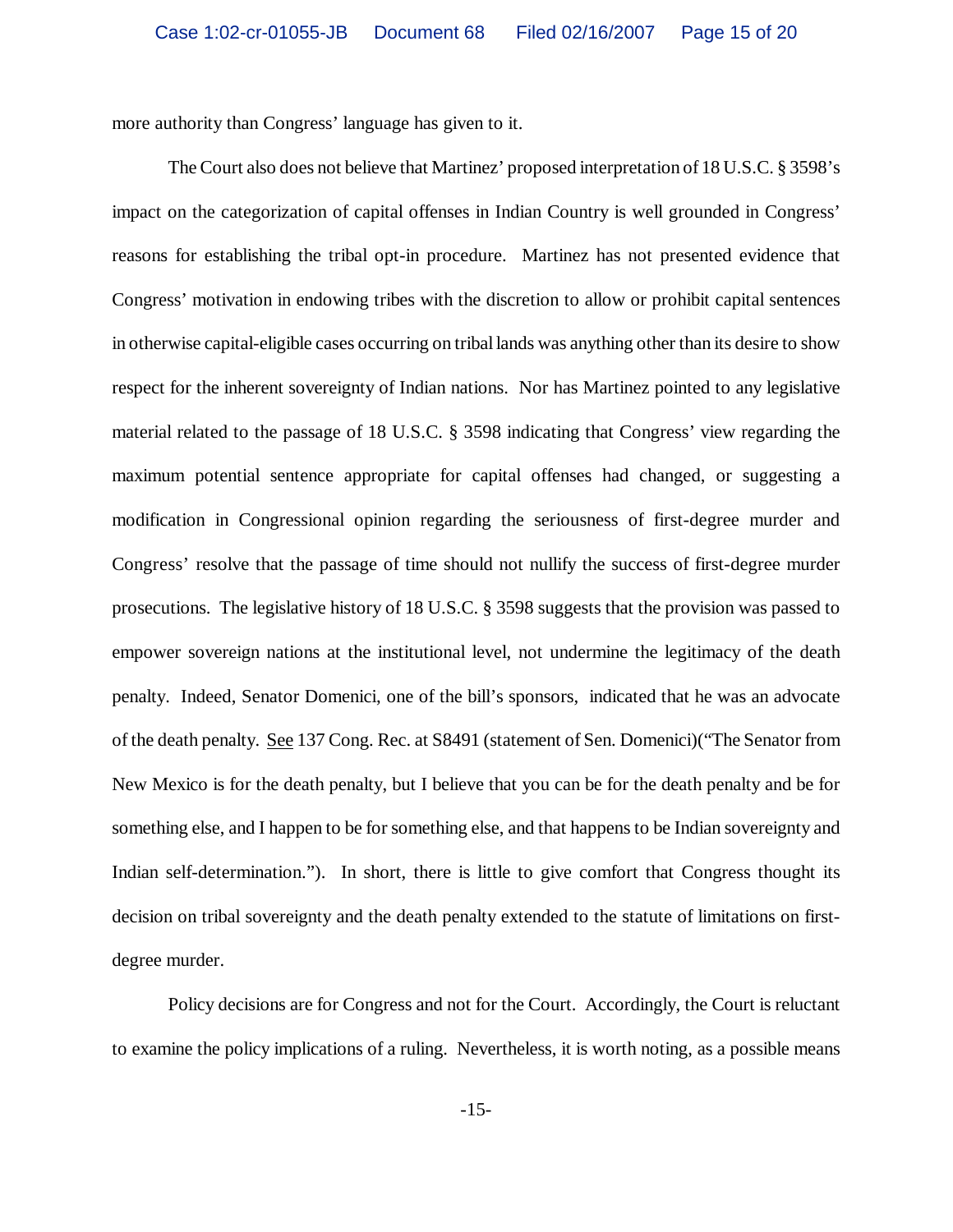of determining Congressional intent, the impact that Martinez' proposed expansion, if the Court were to adopt it, would have on the otherwise tightly limited circumstances where tribal will may trump that of Congress' in matters of federal criminal law. First, the expansion would establish a novel framework where the crime of first-degree murder in Indian communities cannot be prosecuted after five years unless unique circumstances are present. Second, it would free Martinez from responsibility for his grandmother's rape and murder, because his identity as the perpetrator remained unknown in excess of five years from the date of that crime. The Court does not believe that Congress intended these results.

The Court also believes its decision is consistent with federal caselaw that has explored the interplay between the availability of the death penalty and statutes that depend on the "capital" nature of an offense for their application. The Court agrees with the Fourth Circuit's reasoning in United States v. Ealy that, "[e]ven if a court cannot impose the death penalty for an offense, that does not render the offense 'not capital' with respect to other statutes 'predicated in their operative effect upon the concept of a capital crime."" United States v. Ealy, 363 F.3d at 297 (quoting United States v. Watson, 496 F.2d at 1127). More important, the Court agrees with Chief Judge Whaley's conclusion in United States v. Gallaher that first-degree murder is still a capital offense, because it is still punishable by death; the limited effect of 18 U.S.C. § 3598 is that, in Martinez' case, the decision whether to impose that punishment belongs to the San Juan Pueblo rather than to Congress. See United States v. Gallaher, 2006 U.S. Dist. LEXIS 39291, at \*7.

Nor does the Tenth Circuit's decision in United States v. Maestas require a different result. Martinez, in his Response to the Court's Minute Order requesting the parties to comment on the impact of United States v. Maestas, agrees that the decision in that case "neither supports nor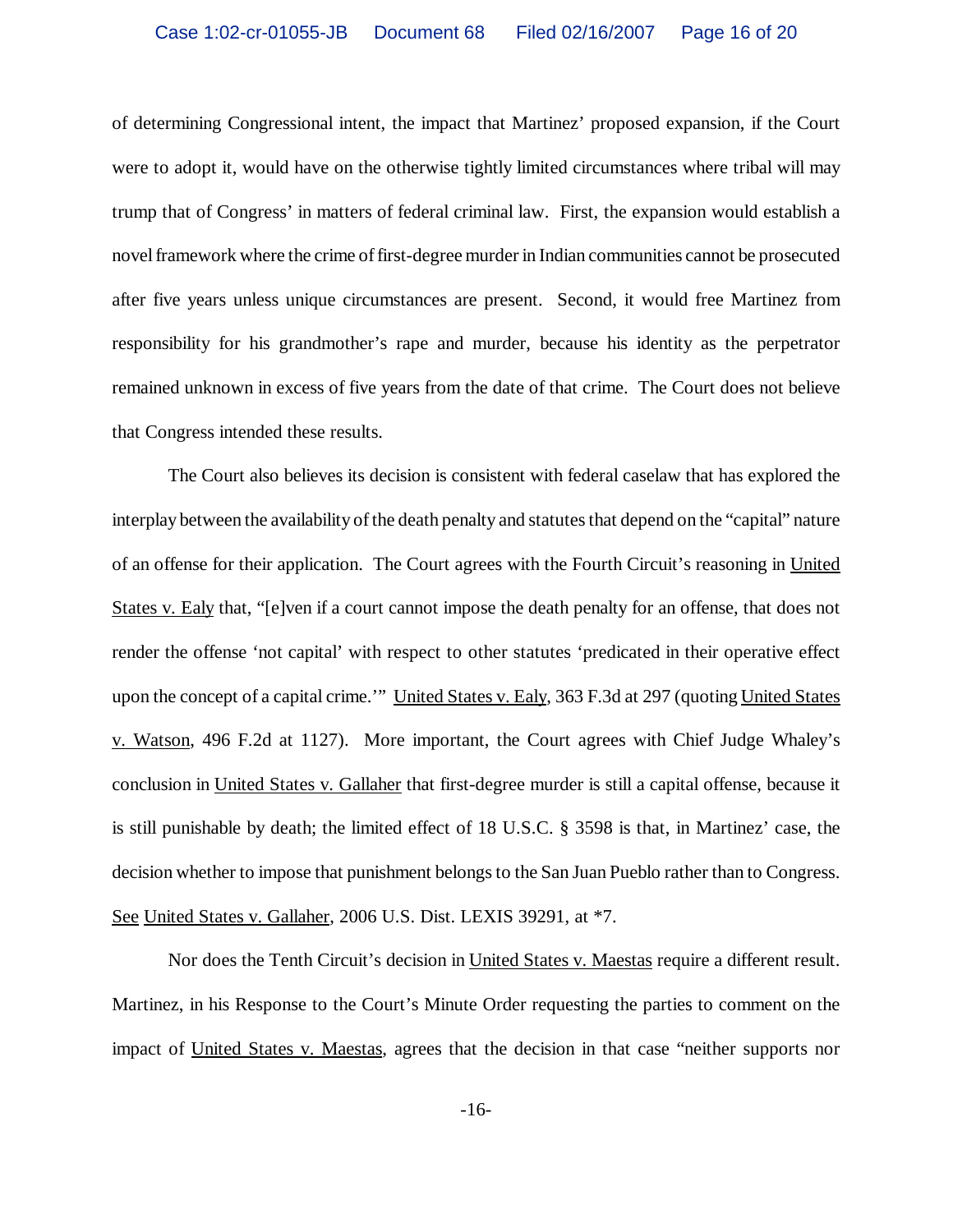undermines Mr. Martinez' position." Defendant's Response to the Court's Minute Order Regarding the Motion to Dismiss the Indictment at 1, filed August 21, 2006 (Doc. 48); Minute Order, filed August 18, 2006 (Doc. 47). In United States v. Maestas, the Tenth Circuit evaluated the application of rule 24(b)(1) -- a provision specifically tailored to respond to the idiosyncracies of an individual defendant's case. Rule 24(b)(1) is subtitled "Capital Case," not "Capital Offense," and provides twenty peremptory challenges "when the government seeks the death penalty." Fed. R. Crim. P. 24(b)(1). Indeed, a trial court could not even know whether it should grant a defendant rule 24(b)(1)'s protections until after the United States had articulated its intention to seek the death penalty. The Court believes this language reflects rule  $24(b)(1)$ 's focus on the "severity of the punishment rather than the nature of the offense." United States v. Manning, 56 F.3d at 1196 (quoting United States v. Dufur, 648 F.2d 512, 515 (9th Cir. 1980)).

This conclusion is also consistent with the Tenth Circuit's language in United States v. Maestas. The Tenth Circuit in United States v. Maestas stated that, when the United States' prosecutor stipulated that he would not seek the death penalty, the "case lost its capital nature as charged in the indictment." 523 F.2d at 319 (emphasis added). By contrast, the Tenth Circuit's opinion in United States v. Maestas does not indicate that the underlying offenses -- murder and rape -- lost their capital nature. On the other hand, 18 U.S.C. § 3281 is subtitled "Capital offenses" and expressly states that "[a]n indictment for any offense punishable by death may be found at any time without limitation." 18 U.S.C. § 3281 (emphasis added). Moreover, while the tribal opt-in procedure may modify how the death penalty is applied to first-degree murder committed in Indian country, nothing in 18 U.S.C. § 3598 suggests that first-degree murder in Indian country is not punishable by death. To the contrary, 18 U.S.C. § 3598 expressly empowers tribes with the authority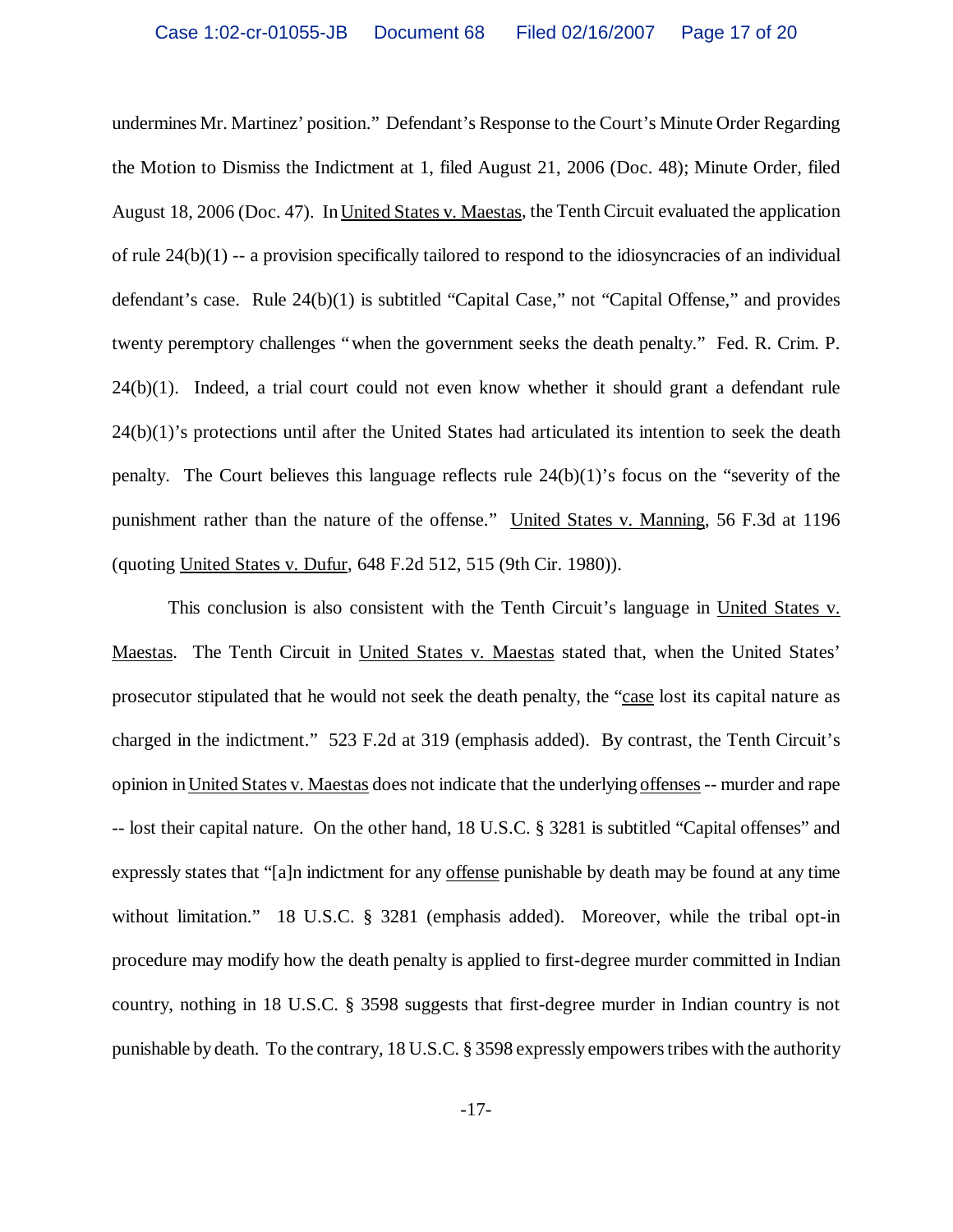to execute capital offenders if they so choose.

The Court agrees with the United States' description of Martinez as fortunate to be a member of a limited class of potential defendants who do not face the death penalty, but not so fortunate as to be immune from Congress' judgment that first-degree murder is a very serious offense. See United States' Response at 3. The Court denies Martinez' motion on the basis of statutory interpretation. The Court gleans this interpretation from the statute's language and framework, and from cases involving similar circumstances. The Court also relies upon consideration of discernible Congressional intent in its careful assignment of punishment for firstdegree murder.

In sum, it appears undisputed that 18 U.S.C. § 3281 would apply to Martinez' case but for 18 U.S.C. § 3598. The language of 18 U.S.C. § 3598 does not, standing alone, suggest that Congress intended to change that application. Moreover, the structure of Title 18 and the available legislative history suggests that Congress intended 18 U.S.C. § 3281 to apply to a class of offenses before conviction and not to be decided  $-$  possibly after conviction<sup>2</sup> $-$  on a case-by-case basis. Such an interpretation as Martinez advances would undercut the policy of repose that the statutes of limitations were meant to serve and would directly contravene Congress' judgment regarding the seriousness of first-degree murder.

<sup>&</sup>lt;sup>2</sup> One purpose of statutes of limitation is to assist prosecutors, defendants, and the courts in determining an individual's prosecutorial status before the parties exert the energy and resources necessary for a prosecution, defense, and adjudication. Martinez' emphasis on the possible sentence in an individual case is in contravention to this purpose. Taking Martinez' theory to its extreme, when a defendant was indicted for first-degree murder more than five years from the date of the crime, and is acquitted, but nevertheless found guilty of the lesser included offense of second-degree murder -- a non-capital offense -- the parties would not know the applicable statute of limitations, and thus defendant's prosecutorial status, until after the defendant had already been convicted.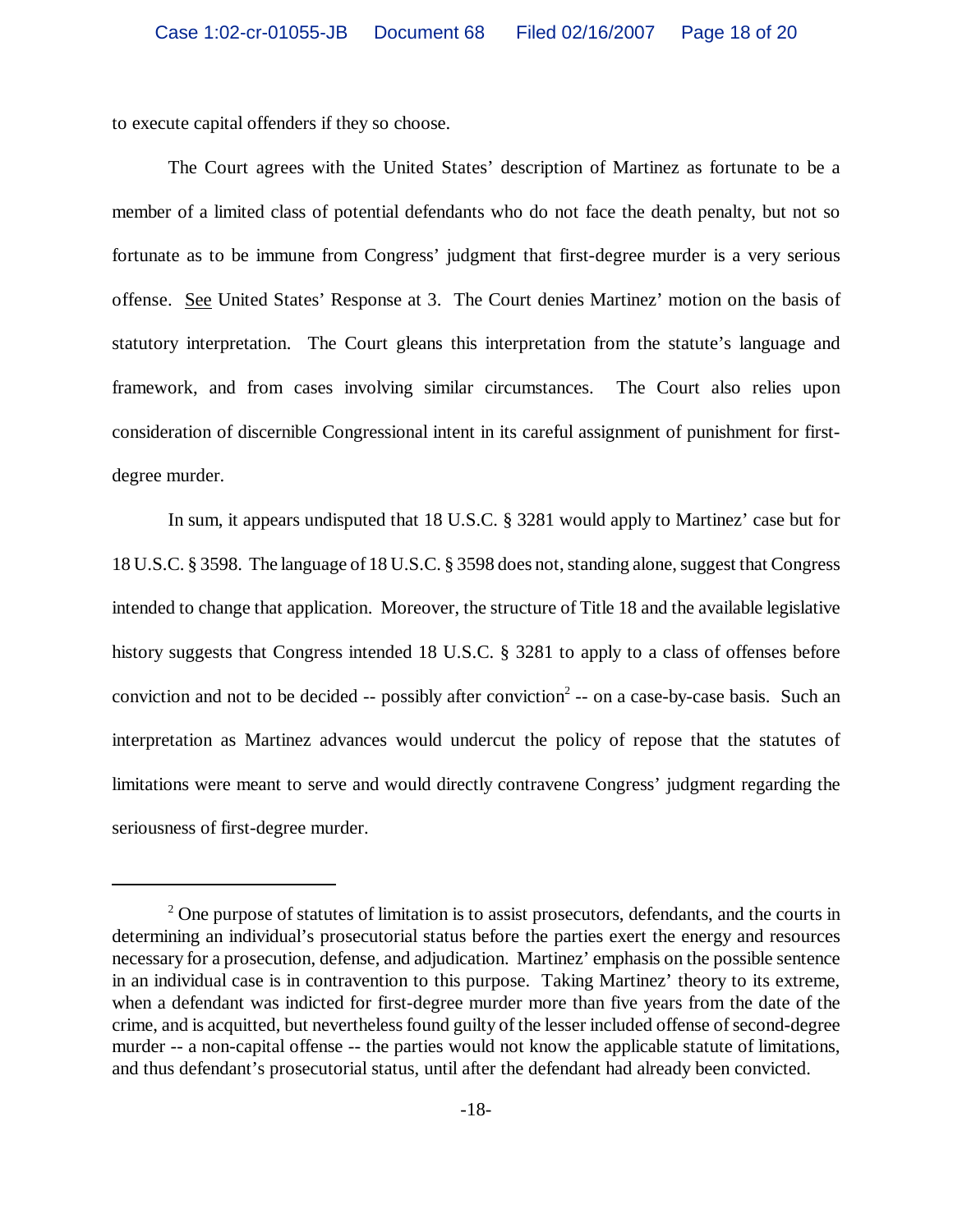# **II. THE COURT NEED NOT DECIDE WHETHER THE 2002 "JOHN DOE" INDICTMENT TOLLED THE STATUTE OF LIMITATIONS.**

The United States does not argue that its 2002 "John Doe" Indictment in this case serves to extend the five-year non-capital-case window if 18 U.S.C. § 3282(a) was to be applied to this case. See United States' Response at 3. The 2002 indictment did not toll the running of the statute of limitations.

Martinez was not charged with an offense under Chapter 109A of Title 18 and his 2002 Indictment did not include a description of his DNA profile. Consequently, the exception in 18 U.S.C. § 3282(b) does not apply. The United States also concedes that Martinez was not a fugitive - he was neither sought by nor fleeing law enforcement -- and, therefore, 18 U.S.C. § 3290 does not operate to toll the statute of limitations in this prosecution. See United States' Response at 3-4.

The United States contends that the application of 18 U.S.C. § 3297, which tolls the commencement of any otherwise applicable limitations period until DNA testing implicates an individual, "presents an interesting issue from the standpoint of retroactivity." United States' Response at 4. The application provision of 18 U.S.C. § 3297 states that it "shall apply to the prosecution of any offense committed before, on, or after the date of the enactment of this section [October 30, 2004] if the applicable limitation period has not yet expired." Id. While the United States does not waive the argument that retroactive application is appropriate in the context of this statute, it urges the Court not to resolve an issue unnecessary to the denial of Martinez' motion. Because the Court has already determined that 18 U.S.C. § 3281 is the proper statute of limitations to apply in this case, however, and therefore the statute of limitations for the substantive offense with which Martinez has been charged has not expired, it need not decide for the purposes of this motion